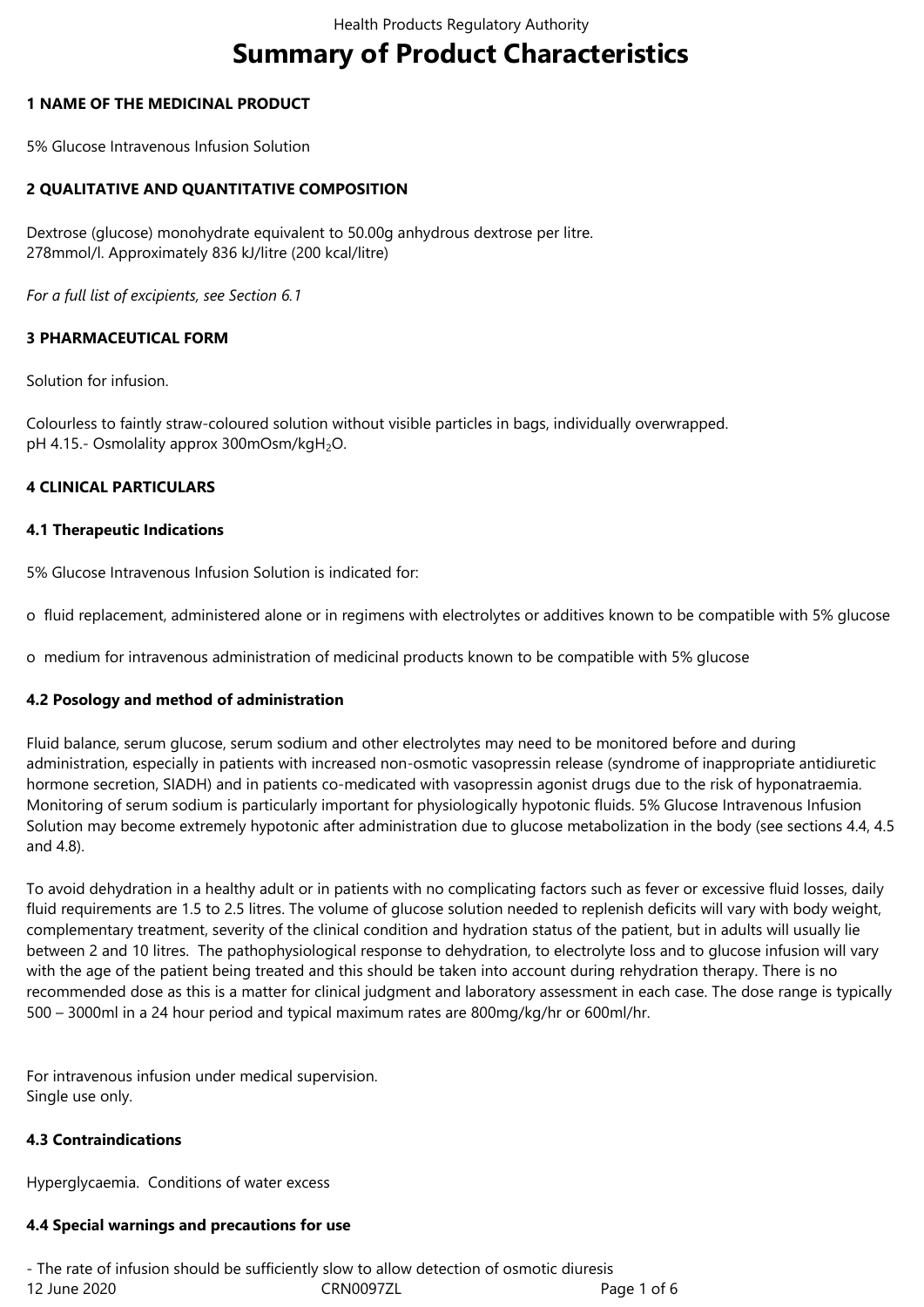#### Health Products Regulatory Authority

- Prior to and during infusion, serum and/or urinary electrolytes and glucose should be monitored to assess the nature and severity of fluid depletion and electrolyte imbalance. Close monitoring of patients with diabetes mellitus, and in patients with renal failure, is necessary during glucose infusion.

- Glucose infusions are incompatible with blood for transfusion as haemolysis or clumping can occur; do not administer through the same infusion equipment as blood or blood components for transfusion (either before, during or after their administration)

- Use with care in patients who have suffered an acute ischaemic stroke.

Glucose intravenous infusions are usually isotonic solutions. In the body, however, glucose containing fluids can become extremely physiologically hypotonic due to rapid glucose metabolization (see section 4.2).

Depending on the tonicity of the solution, the volume and rate of infusion and depending on a patient's underlying clinical condition and capability to metabolize glucose, intravenous administration of glucose can cause electrolyte disturbances most importantly hypo- or hyperosmotic hyponatraemia.

# Hyponatraemia:

Patients with non-osmotic vasopressin release (e.g. in acute illness, pain, post-operative stress, infections, burns, and CNS diseases), patients with heart-, liver- and kidney diseases and patients exposed to vasopressin agonists (see section 4.5) are at particular risk of acute hyponatraemia upon infusion of hypotonic fluids.

Acute hyponatraemia can lead to acute hyponatraemic encephalopathy (brain oedema) characterized by headache, nausea, seizures, lethargy and vomiting. Patients with brain oedema are at particular risk of severe, irreversible and life-threatening brain injury.

Children, women in the fertile age and patients with reduced cerebral compliance (e.g. meningitis, intracranial bleeding, and cerebral contusion) are at particular risk of the severe and life-threatening brain swelling caused by acute hyponatraemia.

# **4.5 Interaction with other medicinal products and other forms of interactions**

### **Drugs leading to an increased vasopressin effect**

The below listed drugs increase the vasopressin effect, leading to reduced renal electrolyte free water excretion and increase the risk of hospital acquired hyponatraemia following inappropriately balanced treatment with i.v. fluids (see sections 4.2, 4.4 and 4.8).

• Drugs stimulating vasopressin release, e.g.:

Chlorpropamide, clofibrate, carbamazepine, vincristine, selective serotonin reuptake inhibitors,

3.4-methylenedioxy-N-methamphetamine, ifosfamide, antipsychotics, narcotics

• Drugs potentiating vasopressin action, e.g.:

Chlorpropamide, NSAIDs, cyclophosphamide

• Vasopressin analogues, e.g:

Desmopressin, oxytocin, vasopressin, terlipressin

Other medicinal products increasing the risk of hyponatraemia also include diuretics in general and antiepileptics such as oxcarbazepine.

Check compatibility of medicinal products with 5% glucose before administration with the solution. See section 6.2 Incompatibilities.

# **4.6 Fertility, pregnancy and lactation**

It is particularly important to avoid maternal hyperglycaemia during intravenous glucose infusion in the perinatal period in view of the possibility of inducing neonatal hypoglycaemia.

5% Glucose Intravenous Infusion Solution should be administrated with special caution for pregnant women during labour particularly if administered in combination with oxytocin due to the risk of hyponatraemia (see sections 4.4, 4.5 and 4.8).

### **4.7 Effects on ability to drive and use machines**

Not relevant.

## **4.8 Undesirable effects**

The frequency of adverse events listed below is defined using the following convention: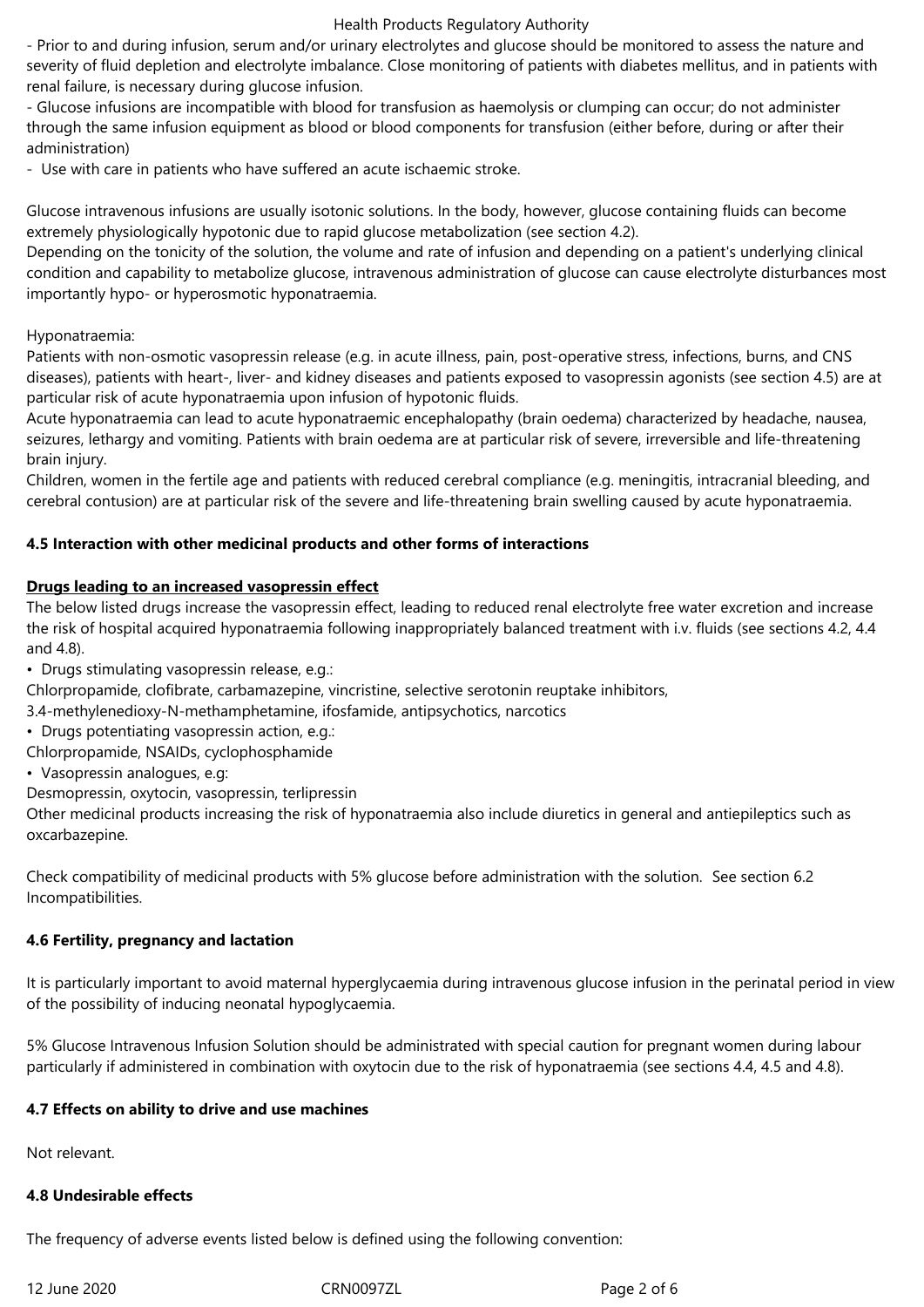Metabolism and nutrition disorders

Not known: fluid and electrolyte disturbances including hypokalaemia, hypomagnesaemia and hypophosphataemia, hyperglycaemia, glycosuria. Hypokalaemia may complicate glucose infusions, especially when combined with insulin in the treatment of diabetic ketoacidosis.

Not known: Hospital Acquired Hyponatraemia\*

General and administration site disorders Not known: Irritation and discomfort at the site of infusion

Nervous system disorders Not known: Hyponatraemic encephalopathy\*

\* Hospital acquired hyponatraemia may cause irreversible brain injury and death due to development of acute hyponatraemic encephalopathy (see sections 4.2 and 4.4).

In the event of adverse reaction stop infusion immediately

#### **Reporting of suspected adverse reactions**

Reporting suspected adverse reactions after authorization of the medicinal product is important. It allows continued monitoring of the benefit/risk balance of the medicinal product. Healthcare professionals are asked to report any suspected adverse reactions via the national reporting system:

# **For United Kingdom Yellow Card Scheme** Website: www.mhra.gov.uk/yellowcard

# **For Ireland HPRA P[harmacovigilance](/workspaces/CRN008QR3/SitePages/www.mhra.gov.uk/yellowcard)** Earlsfort Terrace IRL - Dublin 2 Tel: +353 1 6764971 Fax: +353 1 6762517 Website: www.hpra.ie E-mail: medsafety@hpra.ie

### **4.9 Over[dose](/workspaces/CRN008QR3/SitePages/www.hpra.ie)**

Admini[stration of excessive](/workspaces/CRN008QR3/SitePages/medsafety@hpra.ie) amounts of 5% glucose may result in fluid overload and water intoxication. Severe over-infusion is usually limited to infusion with higher concentrations of glucose solutions, which may cause plasma hyperosmolality and osmotic diuresis. Treatment is symptomatic.

### **5 PHARMACOLOGICAL PROPERTIES**

#### **5.1 Pharmacodynamic properties**

Pharmacotherapeutic group: electrolyte with carbohydrate

ATC code B05BB02.

Glucose is rapidly absorbed into cells and metabolized into carbon dioxide and water with the release of energy. 5% glucose intravenous infusion solution allows intracellular rehydration and glucose also serves as a carbohydrate source for cellular nutrition.

#### **5.2 Pharmacokinetic properties**

The maximum rate of glucose utilization has been estimated to be about 500-800 mg/ kg body weight /hour.

12 June 2020 CRN0097ZL Page 3 of 6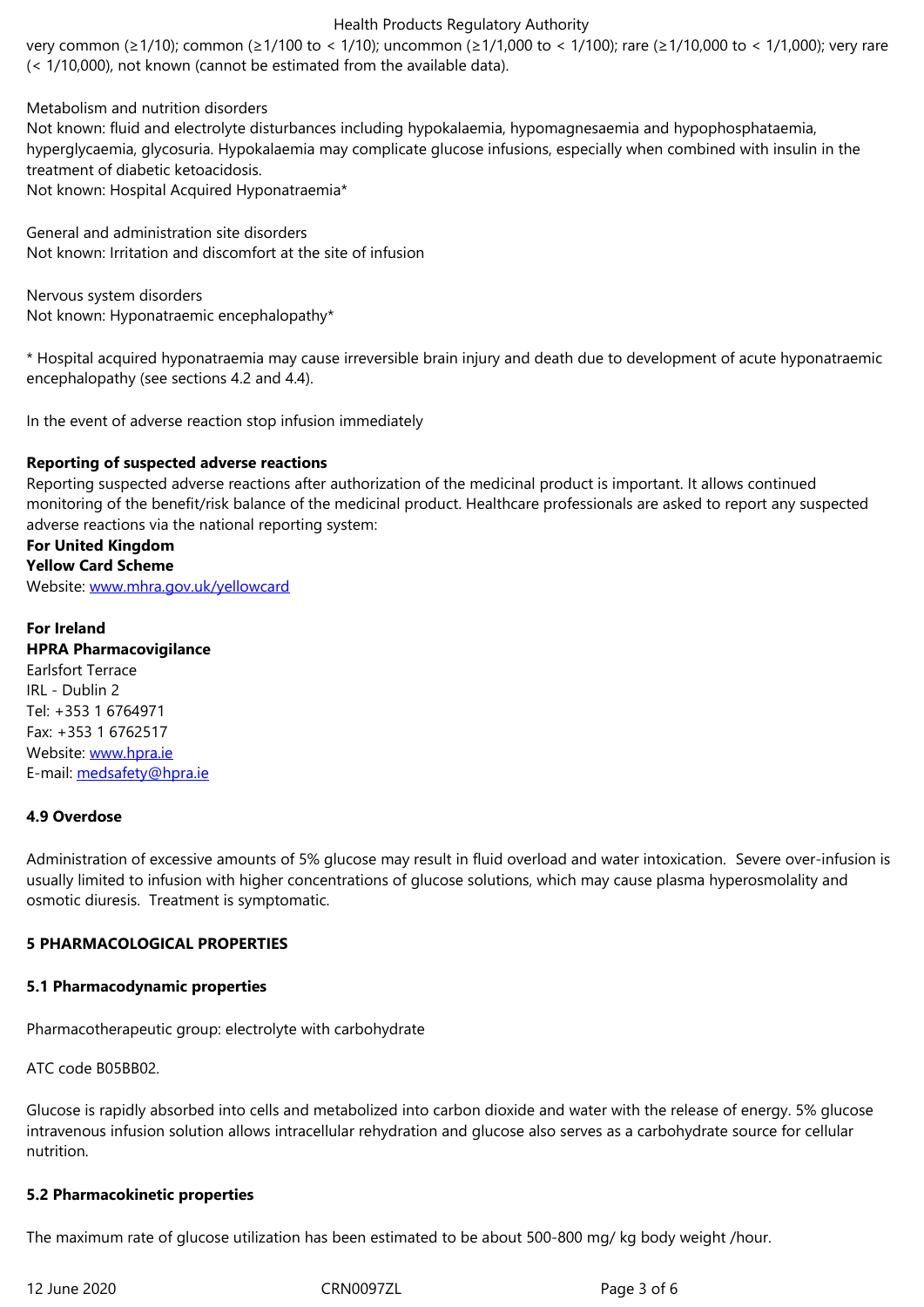# **5.3 Preclinical safety data**

Non-clinical data reveal no special hazard for humans based on conventional studies of safety pharmacology, repeated dose toxicity, genotoxicity, carcinogenic potential, toxicity to reproduction

# **6 PHARMACEUTICAL PARTICULARS**

## **6.1 List of excipients**

Water for Injections

## **6.2 Incompatibilities**

No studies for compatibility have been conducted with this product. Confirm additive compatibility before use.

Glucose infusions are incompatible with blood for transfusion as haemolysis or clumping can occur; do not administer through the same infusion equipment as blood or blood components for transfusion (either before, during or after administration).

# **6.3 Shelf life**

2 years.

Use immediately on removal from overwrap.

# **6.4 Special precautions for storage**

Do not store above 25<sup>o</sup>C. Do not freeze. Store in the outer container.

# **6.5 Nature and contents of container**

### Macoflex and Macoflex N containers:

Macoflex flexible PVC container with a PVC infusion site, or Macoflex N flexible ethylene and polypropylene copolymer container and infusion site; and polycarbonate-polyisoprene or polypropylene-polyisoprene injection site for addition of medicinal products. Bags are individually overwrapped in transparent polypropylene laminate. Bags contain 50ml, 100ml, 250ml, 500ml or 1000ml solution.

### Easyflex N and Easyflex + containers:

flexible ethylene and polypropylene copolymer container with a polycarbonate-silicon needleless access site for addition of medicinal products or for use as a luer lock connection for infusion. Bags are individually overwrapped in transparent polypropylene laminate. Bags contain 50ml, 100ml, 250ml, 500ml or 1000ml solution.

### Macoperf and Macoperf N containers:

The closed infusion system Macoperf and Macoperf N flexible containers incorporate an integral infusion set for direct connection to a luer (e.g. catheter) in the patient. The infusion set comprises a polycarbonate breakaway, PVC infusion chamber and tubing, polypropylene regulator, polycarbonate male luer and polypropylene male luer. Bags are individually overwrapped in transparent polypropylene laminate. Bags contain 50ml, 100ml, 250ml or 500ml solution.

Not all pack sizes may be marketed.

# **6.6 Special precautions for disposal of a used medicinal product or waste materials derived from such medicinal product and other handling of the product**

For single use only.

Do not use unless the solution is clear and the container undamaged. Discard any unused solution. Any unused product or waste material should be disposed of in accordance with local requirements.

Macoflex and Macoflex N bags:

12 June 2020 CRN0097ZL Page 4 of 6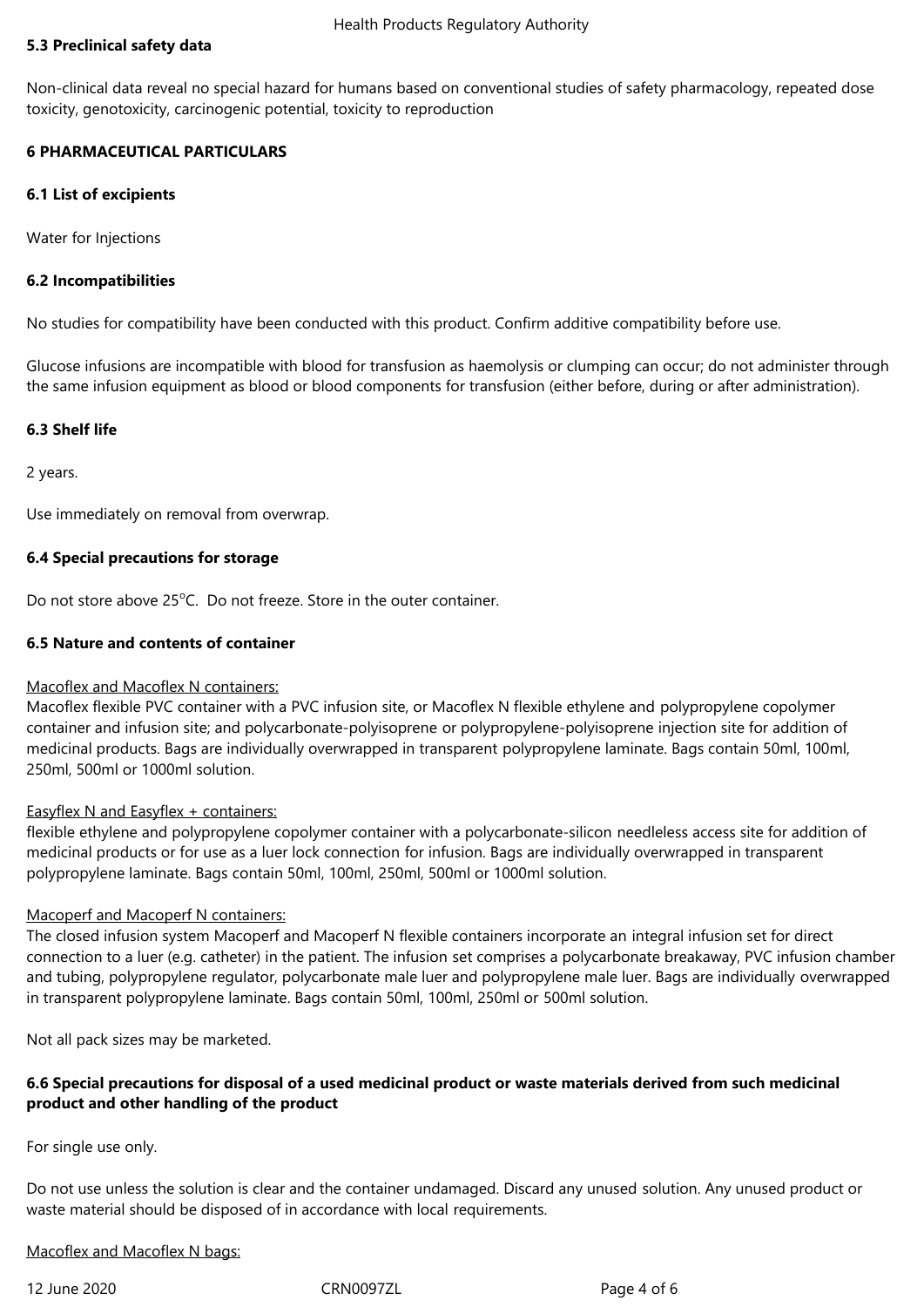# Health Products Regulatory Authority

Remove the bag from the plastic overwrap. Remove the protector and connect by clamping to the administration set.

Macoperf and Macoperf N bags :

Remove the closed infusion system from the plastic peelable overwrap. Move the roller clamp down 1 cm before clamping the tubing.

Prime the line :

 Break the in-line cannula by flexing the tubing in one direction then the other Fill the drip chamber with solution by squeezing the bag Gradually open the flow regulator and prime the line fully Clamp the tubing and connect to a luer as appropriate

The flow rate must be checked regularly during infusion.

Addition of medicinal products:

Confirm additive compatibility before use.

Clean the injection site using antiseptic solution.

Carefully introduce the sterile needle into the sterile chamber in the injection site, attach the needle to the container with the medicinal product, introduce the needle through the second membrane into the bag and inject the medicine. Carefully withdraw the needle

Mix thoroughly with the solution. Use immediately. Easyflex N and Easyflex + bags:

Remove the bag from the plastic overwrap.

Do not use needles or spikes to gain access to the needleless connector site. Connection of syringes to the needleless connector for the injection of a medicine or aspiration of solutions

1. Confirm additive compatibility before use.

2. Clean the injection site using antiseptic solution.

3. Attach the male luer-lock connector of the syringe with the bag's needleless connector by pushing in and twisting the syringe clockwise to secure the connection.

4. Aspirate the IV solution out of the bag, or inject the fluid or medicine into the bag. Mix thoroughly with the solution. Use immediately.

5. Disconnect the syringe from the needleless connection site by twisting anti-clockwise.

6. The needleless connection site closes automatically.

7. The needleless connection site can be reconnected several times by repeating steps 1 to 3.

Connection of an IV giving set with a spike for the administration of an IV solution:

# *Easyflex N:*

- Remove the protective cover (twist-off);
- Connect the giving set to the bag by piercing the port and fully insert the giving set using a rotating movement.
- Administer IV fluid or medicine.

# *Easyflex +:*

- Remove the infusion site protector by breaking it;
- Connect the giving set to the bag by piercing the port without rotating movement.
- Administer IV fluid or medicine

# Connection of an IV giving set with a male luer-lock connector to the needleless connector for the administration of an IV solution

Use the needleless connector to infuse an IV solution with a giving set fitted with a male luerlock connector.

1. Clean the injection site using antiseptic solution. Attach the male luer-lock connector of the IV giving set with the female luer of the bag's needleless connection site by pushing in and twisting the set clockwise to secure the connection.

2. Administer IV fluid or medicine in the usual manner

3. Disconnect the giving set from the needleless connection site by twisting the luer-lock connection anti-clockwise.

4. The needleless connection site closes automatically and provides valve safety.

## **7 MARKETING AUTHORISATION HOLDER**

12 June 2020 CRN0097ZL Page 5 of 6